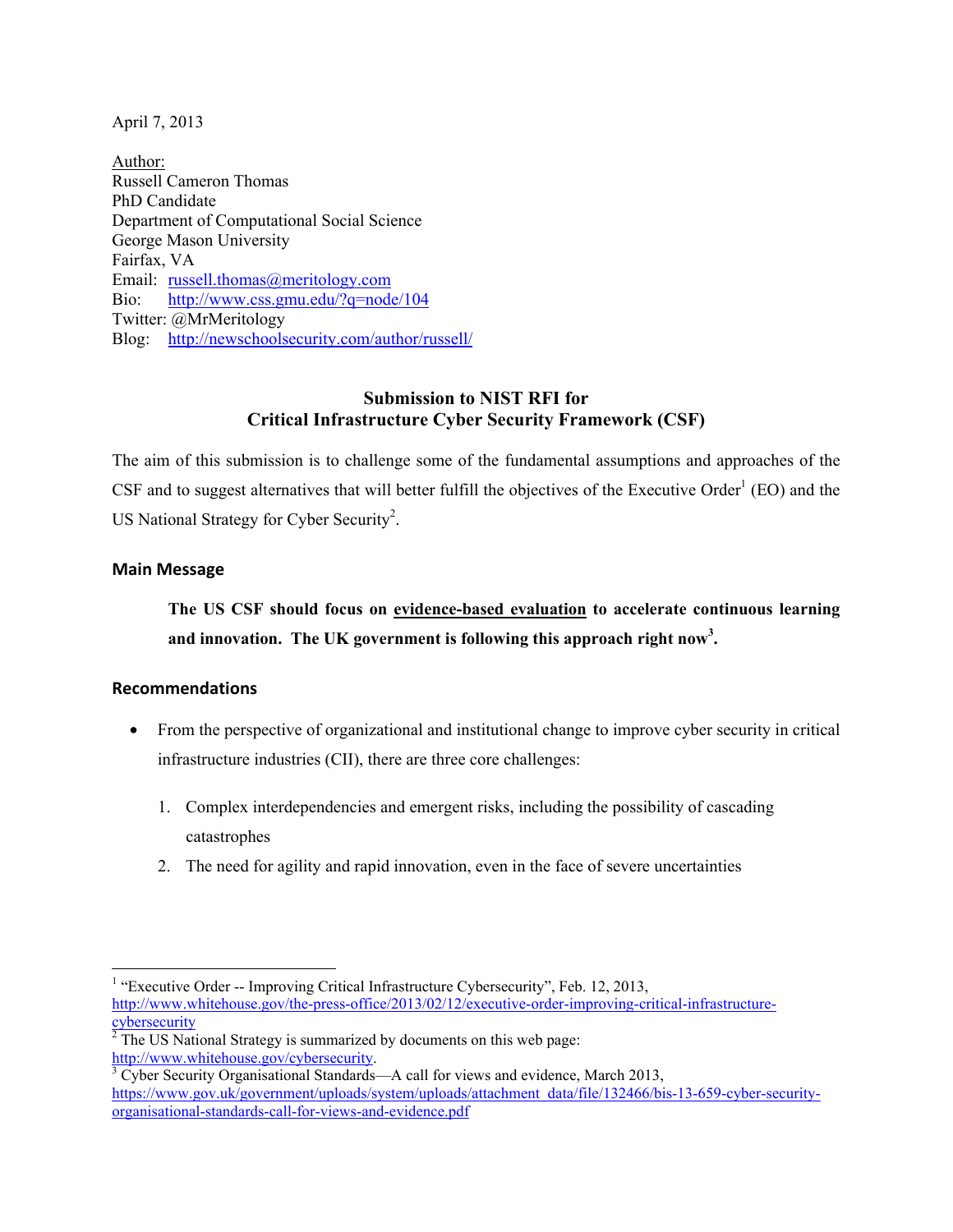- 3. The forces that govern cyber security implementation, innovation and transformation are diffuse and widely distributed. They primarily involve incentives, mental models, organization routines, and cultural norms that resist top-down mandates.
- programs" is *fundamentally flawed and should be abandoned* because it won't address these core challenges. In fact, it might become an additional source of drag on change and innovation. Even if the outcome is mildly beneficial, this is not the highest and best use of government and private The idea that the CSF needs to be a compendium of prescriptive "cybersecurity standards, guidelines, frameworks, and best practices<sup>"4</sup> and that it should include "conformity assessment sector resources.
- today is nothing more than opinion that is repeated often enough by "thought leaders" that it becomes culturally accepted. There is almost no evidence or objective evaluation standing behind it. In terms of collective intelligence, this lack of evidence and objective evaluation means we • There is no lack of standards or lists of "best" practices. Instead, the *biggest gap is the lack systematic evaluation of what "good" or "best" means* given information about the latest conditions and emerging trends. Today, most of what is called "good practice" or "best practice" don't learn fast enough or well enough. Worse yet, this gap perpetuates bad practices, mismanagement, blame shifting, excuses, and poor outcomes.
- academics, or professional communities of practice. "Let a thousand practices bloom!"<sup>5</sup> Every CSF will be as the outside *learning loop* to ensure that practices are continually evaluated, • Therefore, the CSF should instead focus on *institutional innovation* to support *evidence-based evaluation* of any and all standards, guidelines, technologies, and practices that are proposed by any sector – private industry, trade organizations, NGOs, international standards organizations, organization or person who promotes a practice as "good" or "best" should have the burden of proof and should provide supporting evidence or objective evaluation. The best contribution of the improved, and then eventually discarded when they are no longer appropriate.
- *open innovation communities* to support innovation in cyber security practices, especially through cross-sector and/or agile teams. The term "nexus" refers to activities such as funding, hosting, • The CSF should serve as a *nexus of experiments, pilots, test beds, data, evaluation resources, and*  orchestrating, sponsoring, vetting, evaluating, and promoting. It also means tolerance for failure

 4 NIST Cyber Security Framework RFI, p 1.

 $5$  http://en.wiktionary.org/wiki/let a thousand flowers bloom